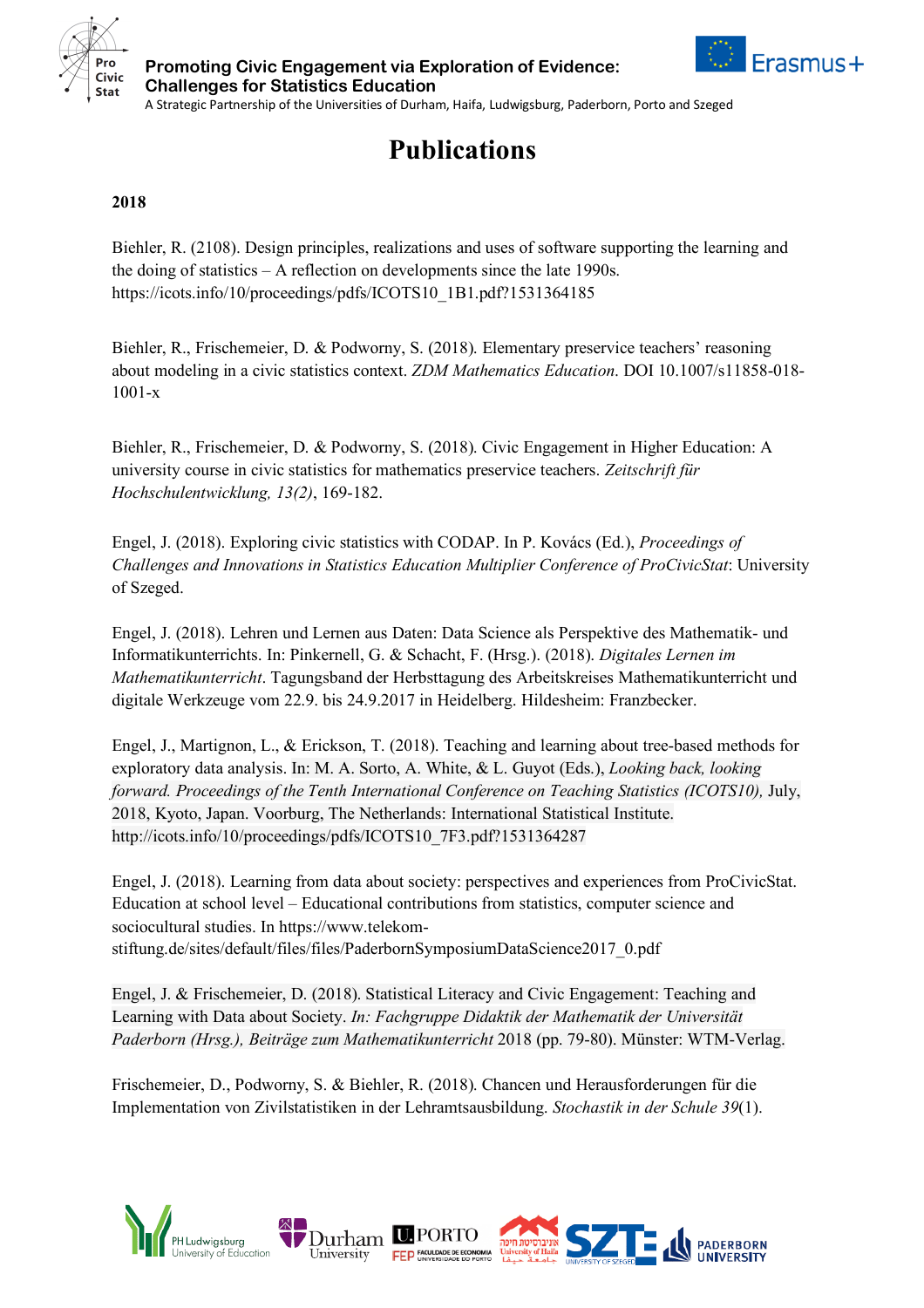



**Challenges for Statistics Education** A Strategic Partnership of the Universities of Durham, Haifa, Ludwigsburg, Paderborn, Porto and Szeged

**Promoting Civic Engagement via Exploration of Evidence:**

Frischemeier, D., Podworny, S., & Biehler, R. (2018). Activities for promoting Civic statistical knowledge of preservice teachers. In P. Kovács (Ed.), *Proceedings of Challenges and Innovations in Statistics Education Multiplier Conference of ProCivicStat*: University of Szeged.

Gal, I., & Ograjensek, I. (2018). Developing official statistics literacy: A proposed model and implications. In P. Kovács (Ed.), *Proceedings of Challenges and Innovations in Statistics Education Multiplier Conference of ProCivicStat*: University of Szeged.

Kovács, P., Kazár, K., & Kuruczleki, É. (2018). Social and Economic Networks and Financial Literacy in Statistics Classes: Lessons and Experiences. In: M. A. Sorto, A. White, & L. Guyot (Eds.), *Looking back, looking forward. Proceedings of the Tenth International Conference on Teaching Statistics (ICOTS10),* July, 2018, Kyoto, Japan. Voorburg, The Netherlands: International Statistical Institute. http://iase-web.org/icots/10/proceedings/pdfs/ICOTS10\_C115.pdf

Kovács, P., Kazár, K., & Kuruczleki, É. (2018). Using visualisation tools in classes. In P. Kovács (Ed.), *Proceedings of Challenges and Innovations in Statistics Education Multiplier Conference of ProCivicStat*: University of Szeged.

Lopes, P., Teixeira, S., Campos, P., Ridgway, J., and Nicholson, J. (2018). CivicStatMap – mapping dataset, viz tools, statistical concepts and social themes. In M. A. Sorto, A. White, & L. Guyot (Eds.). *Looking back, looking forward. Proceedings of the Tenth International Conference on Teaching Statistics (ICOTS10)*. Voorburg: International Statistical Institute. http://iaseweb.org/icots/10/proceedings/pdfs/ICOTS10\_7A3.pdf

Nicholson, J., & Ridgway, J. (2018). Real-world contexts in statistics components of UK mathematics examinations: aiming forward, walking backwards. In M. A. Sorto, A. White, & L. Guyot (Eds.). *Looking back, looking forward. Proceedings of the Tenth International Conference on Teaching Statistics (ICOTS10)*. Voorburg: International Statistical Institute. http://icots.info/10/proceedings/pdfs/ICOTS10\_1E2.pdf?1531364186

Podworny, S. & Frischemeier, D. (accepted). Krankenhäuser, Unfälle und Statistik. Mini-Projekte zur Thematisierung von Zivilstatistik im Unterricht. *Stochastik in der Schule 39*(1).

Podworny, S., Frischemeier, D. & Biehler, R. (2018). Enhancing civic statistical knowledge of secondary preservice teachers for mathematics. In: M. A. Sorto, A. White, & L. Guyot (Eds.), Looking back, looking forward. *Proceedings of the Tenth International Conference on Teaching Statistics (ICOTS10), July, 2018*, *Kyoto, Japan*. Voorburg, The Netherlands: International Statistical Institute.

Podworny, S., Frischemeier, D. & Biehler, R. (2018). Zivilstatistisches Wissen in der Lehramtsausbildung fördern: Design und Durchführung eines universitären Seminars für Lehramtsstudierende der Mathematik. In: Fachgruppe Didaktik der Mathematik der Universität Paderborn (Hrsg.), *Beiträge zum Mathematikunterricht 2018* (pp. 1923-1926). Münster: WTM-Verlag. https://iase-web.org/icots/10/proceedings/pdfs/ICOTS10\_3G3.pdf

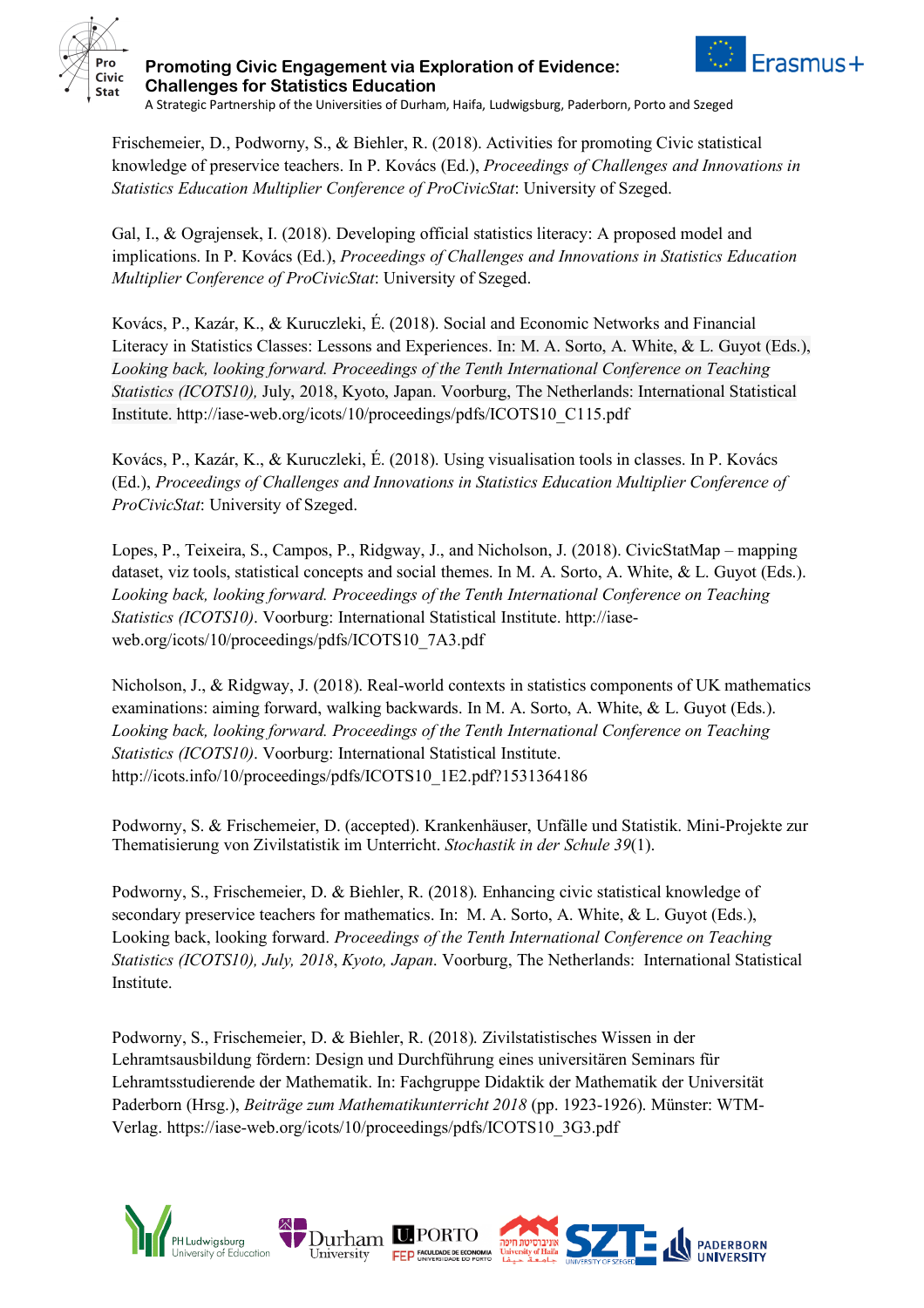





A Strategic Partnership of the Universities of Durham, Haifa, Ludwigsburg, Paderborn, Porto and Szeged

Ridgway, J., Ridgway, R., & Nicholson, J. (2018). Data Science for all: A stroll in the foothills. In M. A. Sorto, A. White, & L. Guyot (Eds.). *Looking back, looking forward. Proceedings of the Tenth International Conference on Teaching Statistics (ICOTS10)*. Voorburg: International Statistical Institute. http://icots.info/10/proceedings/pdfs/ICOTS10\_3A1.pdf?1531364253

Ridgway, R., Nicholson, J., and Gal, I. (2018). Understanding statistics about society: A framework of knowledge and skills needed to engage with civic statistics. In M. A. Sorto, A. White, & L. Guyot (Eds.). *Looking back, looking forward. Proceedings of the Tenth International Conference on Teaching Statistics (ICOTS10)*. Voorburg: International Statistical Institute. http://iaseweb.org/icots/10/proceedings/pdfs/ICOTS10\_7A1.pdf?1531364285

Ridgway, J., Nicholson, J., Sutherland, S. and Hedger, S. (2018). Critical Statistical Literacy and Interactive Data Visualisations. In J. Evans, S. Ruane, &H. Southall (Eds.). *Data in Society: Challenging Statistics in an Age of Globalisation.* The Policy Press, University of Bristol, UK.

Schiller, A., & Engel, J. (2018). The importance of statistical literacy for democracy - Civic-education through statistics. In P. Kovács (Ed.), *Proceedings of Challenges and Innovations in Statistics Education Multiplier Conference of ProCivicStat*: University of Szeged.

Schiller, A. & Engel, J. (2018). Förderung von Mündigkeit durch das Modul kritisches Hinterfragen datenbasierter Aussagen. In Institut für Mathematik der Universität Potsdam (Hrsg.), *Beiträge zum Mathematikunterricht 2017* (pp. 853-856). Münster: WTM-Verlag.

Schiller, A. & Engel, J. (2018). Civic Statistics in the training of pre-service mathematics teachers. In: *Fachgruppe Didaktik der Mathematik der Universität Paderborn (Hrsg.), Beiträge zum Mathematikunterricht* (pp. 1587-1590). Münster: WTM-Verlag.

Wassner, C, Podworny, S. & Biehler, R. (2018). Reale Datenkompetenz im Unterricht fördern. In: *Fachgruppe Didaktik der Mathematik der Universität Paderborn (Hrsg.), Beiträge zum Mathematikunterricht* (pp. 1423-1426). Münster: WTM-Verlag.

## **2017**

Biehler, R., Frischemeier, D. & Podworny, S. (2017). Design, realization and evaluation of a university course for preservice teachers on developing statistical reasoning and literacy with a focus on civic statistics. Invited paper for Invited Paper Session 035 (Statistics Education for Social Engagement) at the World Statistics Congress 61, Marrakech, Morocco.

Engel, J. (2017). Statistical Literacy for Active Citizenship: A Call for Data Science Education. In: *Statistics Education Research Journal*, 16(1), 44-49.

Podworny,S., Frischemeier, D., & Rolf Biehler Design, Realization and Evaluation of a Statistics Course for Preservice Teachers for Primary School in Germany. https://iaseweb.org/documents/papers/sat2017/IASE2017%20Satellite%20R15\_PODWORNY.pdf

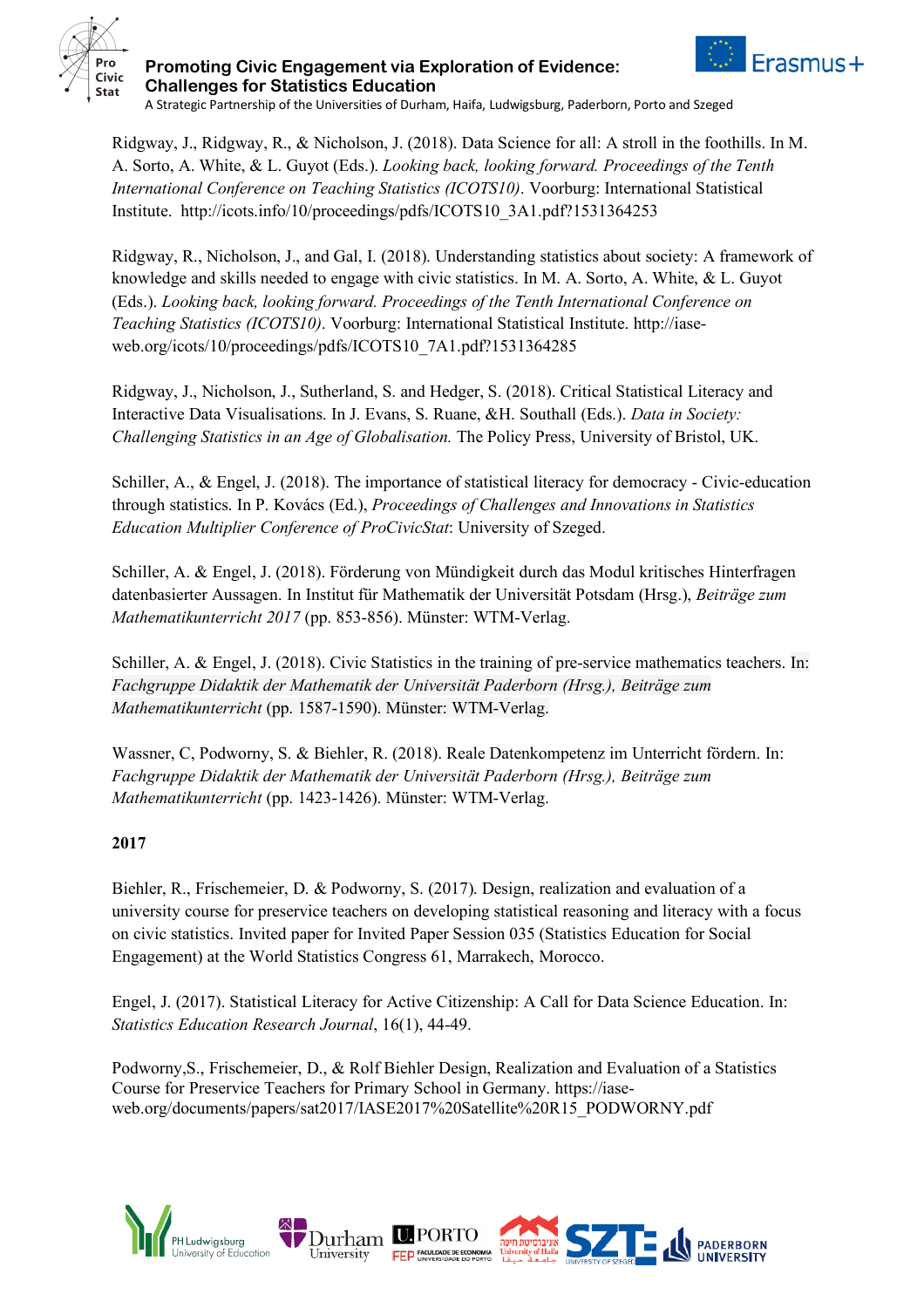



**Promoting Civic Engagement via Exploration of Evidence: Challenges for Statistics Education**

A Strategic Partnership of the Universities of Durham, Haifa, Ludwigsburg, Paderborn, Porto and Szeged

Porter, T., Pielke, R., Ridgway, J., Rojo, N., Schubert, A., and Veira, X. (2017). Statistics in the Digital Era. *Power from Statistics: data, information and knowledge*. Eurostat: Brussels. DOI: 10.2785/303736

Ridgway, J. (2017). *Inquiry into "Fake News" written evidence submitted to the House of Commons Culture, Media and Sport Committee*.

http://data.parliament.uk/writtenevidence/committeeevidence.svc/evidencedocument/culture-mediaand-sport-committee/fake-news/written/48179.html

Ridgway, J., & Nicholson, J. (2017). The Future of Statistical Literacy is the Future of Statistics. *Statistical Education Research Journal 16(1)*, 8-14. https://iaseweb.org/documents/SERJ/SERJ16(1)\_Editorial.pdf

Ridgway, J., Nicholson, J., Campos, P., & Teixeira, S. (2017). Tools for visualising data: a review. In A. Molnar (Ed.). *Teaching Statistics in a Data Rich World*. Proceedings of the Satellite Conference of the International Association for Statistical Education. Voorburg: International Statistical Institute. https://iase-web.org/documents/papers/sat2017/IASE2017%20Satellite%20R16\_RIDGWAY.pdf

Ridgway, J., Nicholson, J., & Stern, D. (2017). Statistics education in a post-truth era. In A. Molnar (Ed.). *Teaching Statistics in a Data Rich World*. Proceedings of the Satellite Conference of the International Association for Statistical Education. Voorburg: International Statistical Institute. https://iase-web.org/documents/papers/sat2017/IASE2017%20Satellite%20N56\_RIDGWAY.pdf

Ridgway, J., Nicholson, J., Sutherland, S., & Hedger, S. (2017). Contrasting Approaches to Engaging Users. Chapter 11 in J. Stillwell and O. Duke-Williams (eds.). *A Handbook for Census Resources, Methods and Applications.* Ashgate publishing: Farnham, UK.

Sutherland, S., & Ridgway, J. (2017). Interactive Visualisations and Statistical Literacy. *Statistical Education Research Journal 16(1),* p26-30. https://iaseweb.org/documents/SERJ/SERJ16(1) Sutherland.pdf

## **2016**

Campos, P. (2016). The use of microdata versus aggregated data in teaching and learning migration statistics. In: J. Engel (Ed.). *Promoting Understanding of Statistics about Society.* Voorburg: International Statistical Institute. http://iase-web.org/documents/papers/rt2016/Campos.pdf

Carter, J., and Nicholson, J. (2016). Teaching statistical literacy by getting students to use real data: 40 years of experience in 40 minutes. In: J. Engel (Ed.), *Promoting Understanding of Statistics about Society*. Proceedings of the Roundtable Conference of the International Association of Statistics Education (IASE), July 2016, Berlin, Germany. http://iaseweb.org/documents/papers/rt2016/Carter.pdf

Engel, J., Gal, I., & Ridgway, J. (2016). Mathematical literacy and citizen engagement: the role of civic statistics. *13th International Congress on Mathematical Education*, Hamburg, July 2016. http://community.dur.ac.uk/procivic.stat/wp-content/uploads/2016/05/Mathematical-Literacy-and-Citizen-Engagement-The-Role-of-Civic-Statstics.pdf

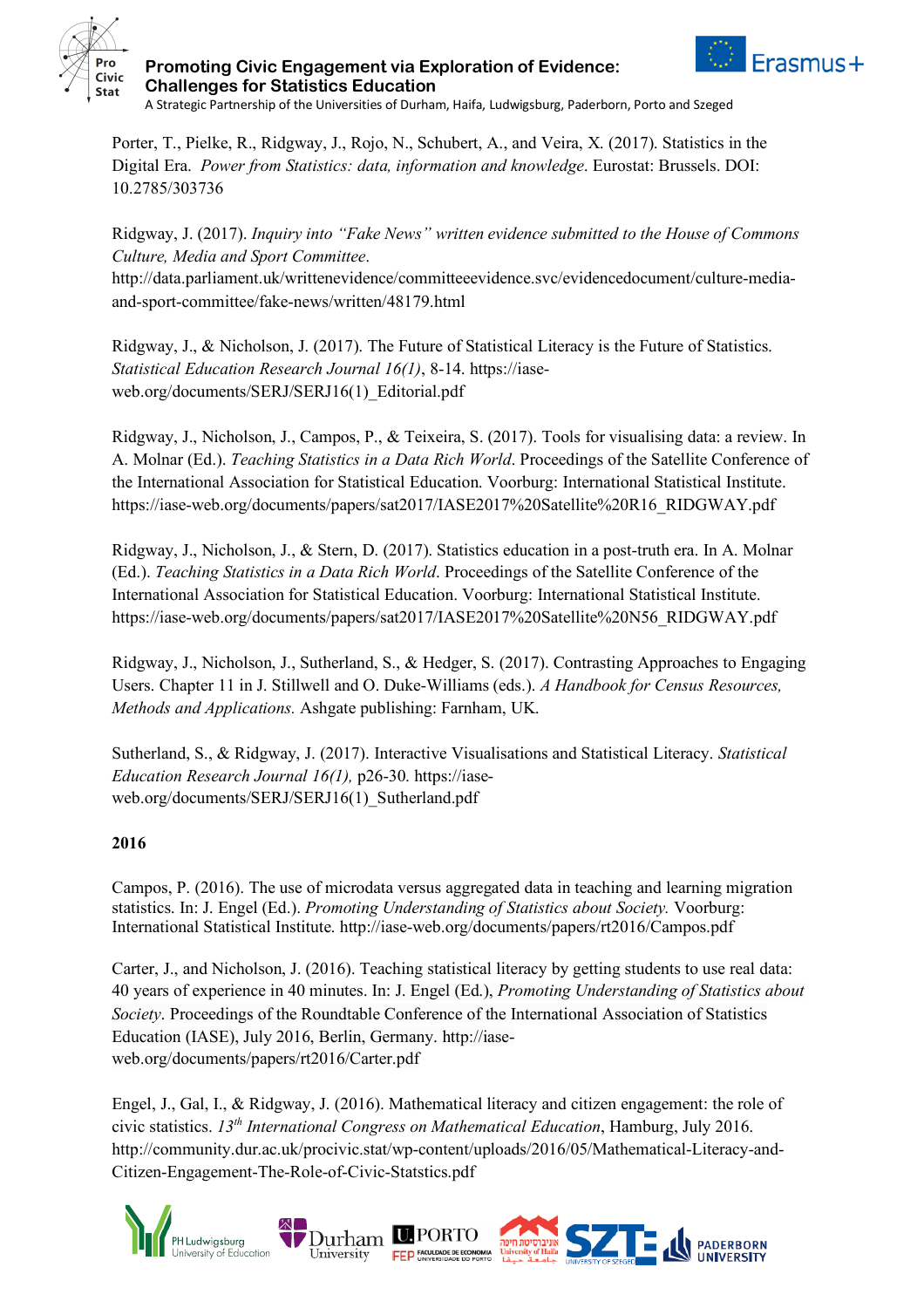



**Challenges for Statistics Education** A Strategic Partnership of the Universities of Durham, Haifa, Ludwigsburg, Paderborn, Porto and Szeged

**Promoting Civic Engagement via Exploration of Evidence:**

Engel, J. (2016). Mathematische Bildung und Gesellschaft: Die Rolle von Zivilstatistik. In Institut für Mathematik und Informatik der Pädagogischen Hochschule Heidelberg (Hrsg.). *Beiträge zum Mathematikunterricht 2016*, *Band 1* (pp.253-256). Münster. WTM-Verlag

Engel, J. (2016). Open data at the interface of mathematics and civic education: challenges of the data revolution for the statistics curriculum. *Journal of Mathematics and Statistical Science*, Volume 2016, 264-273

Engel, J., Schiller, A., Frischemeier, D., Biehler, R. (2016). Statistics Education and Monitoring Progress Towards Civil Rights. In J. Engel (Ed.), *Promoting understanding of statistics about society. Proceedings of the Roundtable Conference of the International Association of Statistics Education (IASE)*, July 2016, Berlin, Germany. http://iase-web.org/documents/papers/rt2016/Engel.pdf

Frischemeier, D., Biehler, R. & Engel, J. (2016). Competencies and dispositions for exploring micro data with digital tools. In: J. Engel (Ed.), *Promoting understanding of statistics about society. Proceedings of the Roundtable Conference of the International Association of Statistics Education (IASE)*, July 2016, Berlin, Germany. http://iase-web.org/documents/papers/rt2016/Frischemeier.pdf

Gal, I., & Trostianitser, A. (2016). Understanding basic demographic trends: connecting table reading, task design, and context. In: J. Engel (Ed.), *Promoting understanding of statistics about society. Proceedings of the Roundtable Conference of the International Association of Statistics Education (IASE)*, July 2016, Berlin, Germany. http://iase-web.org/documents/papers/rt2016/Gal.pdf

Kazár, K. (2016). Using statistical datasets for describing poverty and income inequality. In: J. Engel (Ed.), *Promoting understanding of statistics about society. Proceedings of the Roundtable Conference of the International Association of Statistics Education (IASE),* July 2016, Berlin, Germany. http://iase-web.org/documents/papers/rt2016/Kazar.pdf

Kovacs, P & Kriszt Sandorne, E. (2016). . In: J. Engel (Ed.), *Promoting understanding of statistics about society. Proceedings of the Roundtable Conference of the International Association of Statistics Education (IASE),* July 2016, Berlin, Germany. http://iaseweb.org/documents/papers/rt2016/Kovacs.pdf

Martignon, L. (2016). Empowering citizens against typical misuse of data concerning risks. In: J. Engel (Ed.), *Promoting understanding of statistics about society. Proceedings of the Roundtable Conference of the International Association of Statistics Education (IASE),* July 2016, Berlin, Germany. http://iase-web.org/documents/papers/rt2016/Martignon.pdf

Ridgway, J. (2016). Implications of the Data Revolution for Statistics Education. *International Statistical Review*. doi:10.1111/insr.12110.

Ridgway J., Arnold, P., Moy, W., & Ridgway, R. (2016). Deriving Heuristics from Political Speeches for Understanding Statistics about Society. In: J. Engel (Ed.). *Promoting Understanding of Statistics about Society.* Voorburg: International Statistical Institute. https://iase-web.org/documents/papers/rt2016/Ridgway.pdf